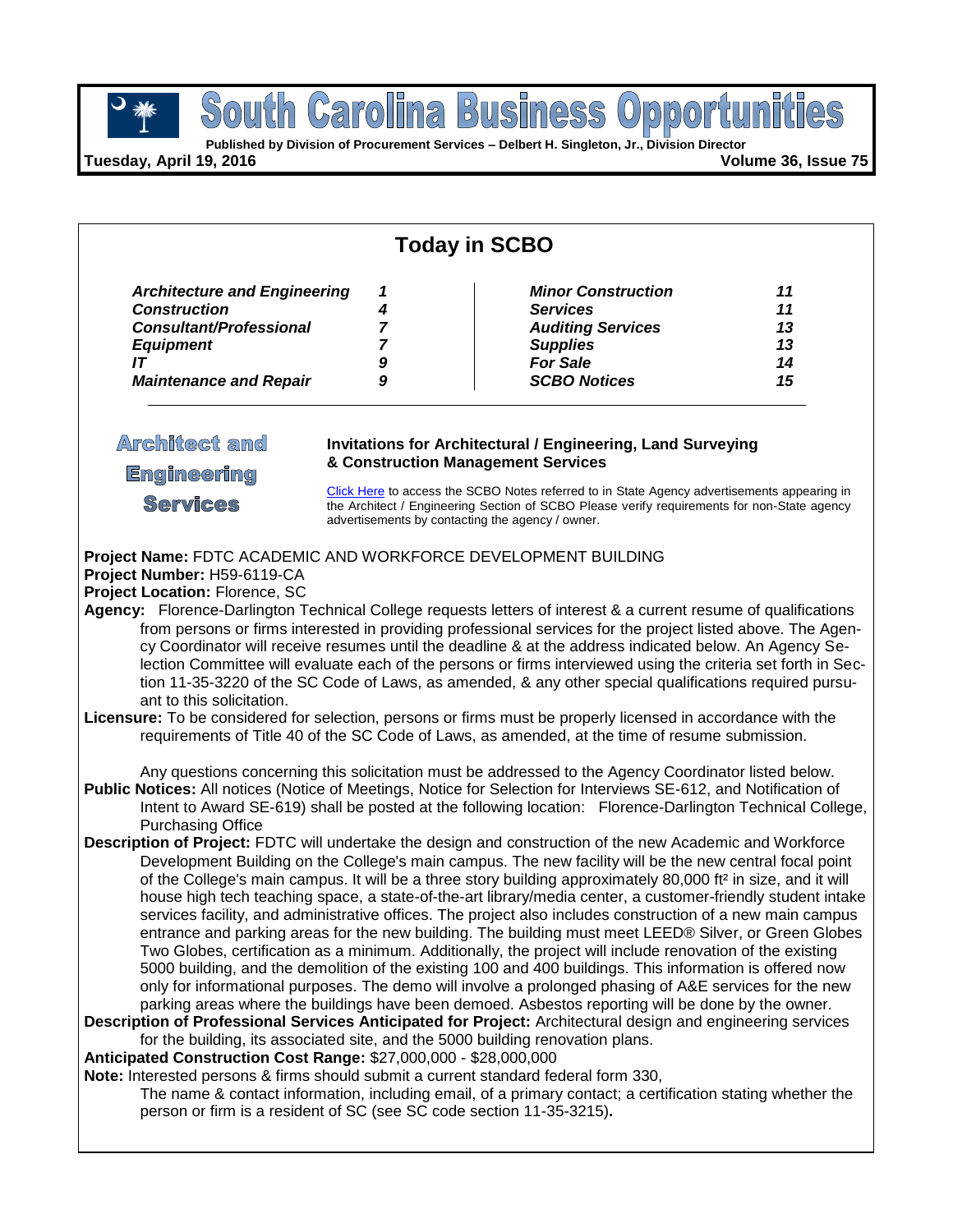**Additional Information:** Firm's experience with design of higher education facilities, including library/media centers and student services facilities. Firm's experience with LEED, or Green Globes, certification of similar facilities. To submit confidential information, see [http://procurement.sc.gov/PS/general/scbo/SCBO\\_notes\\_130322.pdf](http://procurement.sc.gov/PS/general/scbo/SCBO_notes_130322.pdf) In accordance with the SC Green Purchasing Initiative, submittals cannot exceed 14 pages, front & back, including covers, which must be soft – no hard note books. The Standard Federal Form is not included in this count. **All Written Communications With Parties Submitting Information:** Will be via email **Resume Deadline Date:** 5/9/2016 **Time:** 3:00pm **Number of Copies:** Eight (8). Agency will not accept submittals via email. **Agency:** Florence-Darlington Technical College **Agency Project Coordinator:** Jack Roach **Title:** Director of Special Projects **Address:** PO Box 100548, 2715 West Lucas Street, Florence, SC 29502-0548 **E-mail:** [Jack.Roach@fdtc.edu](mailto:Jack.Roach@fdtc.edu) **Telephone:** 843-413-2705 **Fax:** 843-661-8342 Protests: Any actual bidder, offeror, contractor or subcontractor who is aggrieved in connection with this solicitation or the intended award or award of a contract under this solicitation may protest to the State Engineer in accordance with Section 11-35-4210 at: CPO, Office of State Engineer, 1201 Main Street, Suite 600, Columbia, SC 29201. EMAIL: [protest-ose@mmo.sc.gov.](mailto:protest-ose@mmo.sc.gov) Limitations on Performance of Other Work: In accordance with Section 11-35-3245, persons or firms awarded a contract under this solicitation may not perform work on the project as a contractor or subcontractor. Performance Appraisal: Persons or firms awarded a contract under this solicitation may be subject to a performance appraisal at the completion of the project. **Project Name:** PROFESSIONAL CIVIL ENGINEERING, CONTRACT ADMINISTRATION, AND SURVEYING SERVICES INDEFINITE DELIVERY CONTRACT (IDC) **Project Number:** RFQ 1516-22 **Project Location:** Chester County, SC **Description of Project:** Chester County, SC is requesting qualification statements from professional engineering firms to provide Contract Administration, Civil Engineering, and Surveying Services for various projects on an "As Needed" Basis. This contract will be a two-year IDC. RFQ documents are located on the county website [www.chestercounty.org.](http://www.chestercounty.org/) General Scope of Work: All aspects of, but not limited to roadway design, rehabilitation, drainage improvement, GIS mapping, surveying services, contract administration, and grant assistance. **Resume Deadline Date:** 5/11/2016 **Time:** 2:00pm **Number of Copies:** Three (3). Agency will not accept submittals via email. **Agency:** Chester County Government **Agency Project Coordinator:** Susan M. Cok **Title:** Director of Contracts and Procurement **Address:** 1476 J.A. Cochran Bypass, PO Drawer 580, Chester, SC 29706 **E-mail:** [scok@chestercounty.org](mailto:scok@chestercounty.org) **Telephone:** 803-581-2829 **Fax:** 855-933-2533 **Project Name:** CONSTRUCTION SERVICES, INDEFINITE DELIVERY CONTRACT (IDC) **Project Number:** RFQ 1516-23 **Project Location:** Chester County, SC **Description of Project:** Chester County, SC is requesting qualification statements from professional engineering firms to provide Construction Services for various projects on an "As Needed" Basis. This contract will be a two-year IDC. RFQ documents are located on the county website [www.chestercounty.org.](http://www.chestercounty.org/)

General Scope of Work: All aspects of construction services, material sampling and testing, environmental compliance, work zone monitoring, certified erosion prevention and sediment control inspections, and other inspections to include Chapter 1 and Chapter 17 Special Inspections.

#### **Resume Deadline Date:** 5/11/2016 **Time:** 2:00pm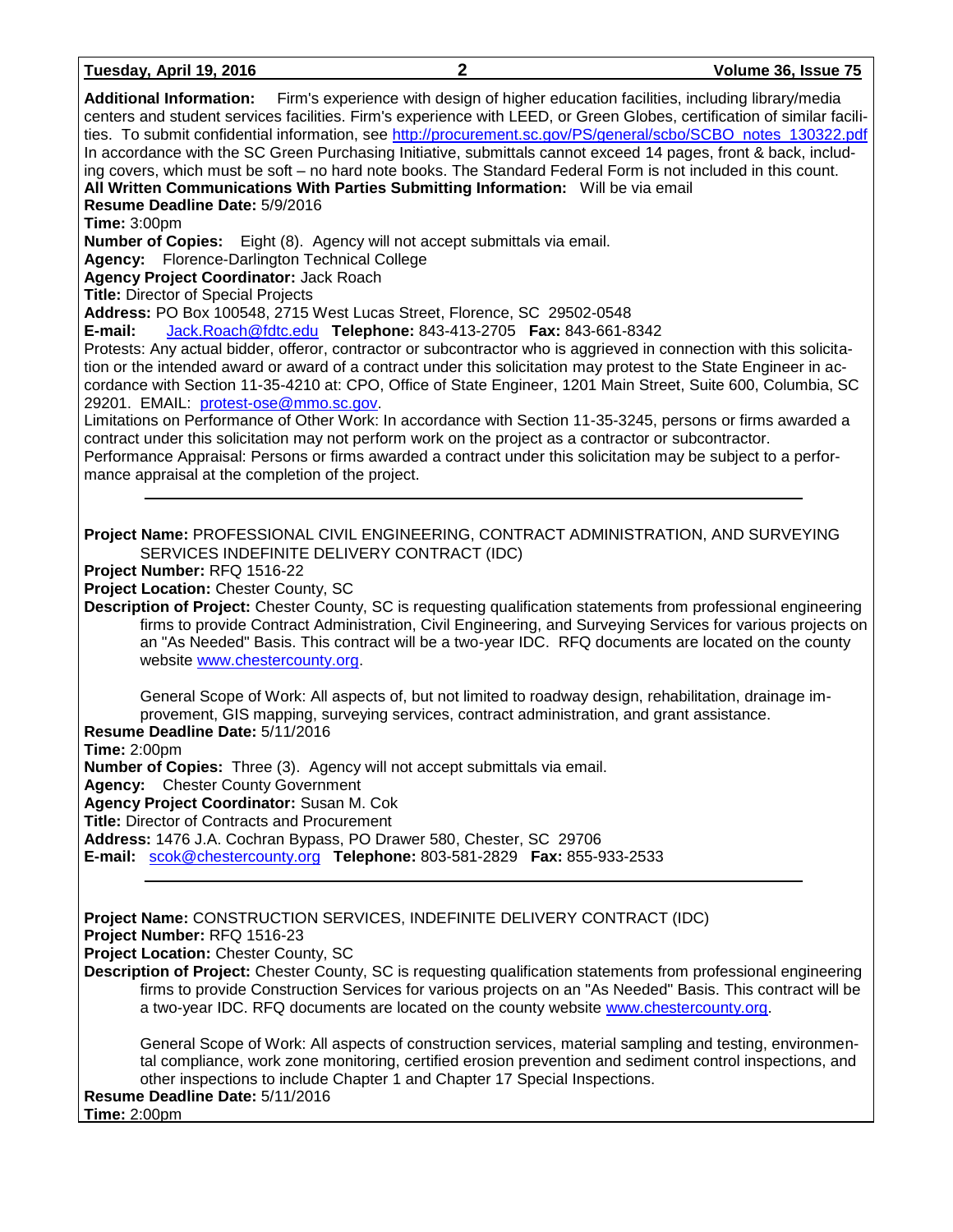| Tuesday, April 19, 2016 |  |  |  |
|-------------------------|--|--|--|
|-------------------------|--|--|--|

**Number of Copies:** Three (3). Agency will not accept submittals via email. **Agency:** Chester County Government **Agency Project Coordinator:** Susan M. Cok **Title:** Director of Contracts and Procurement **Address:** 1476 J.A. Cochran Bypass, PO Drawer 580, Chester, SC 29706 **E-mail:** [scok@chestercounty.org](mailto:scok@chestercounty.org) **Telephone:** 803-581-2829 **Fax:** 855-933-2533

#### **CITY OF CHARLESTON -- CP1617 POLICE DEPARTMENT FORENSICS SERVICES BUILDING**

#### **(Re-advertised to appear under** *Architecture and Engineering* **SCBO category)**

**Public Notice of Meeting will be posted at:** Front foyer, 823 Meeting Street, Department of Parks.

**Proposed Form of Contract:** AIA B101-2007.

**Description of Project:** Design professional services for the construction of a new 11,000SF forensics services building for the City of Charleston Police Department at 1975 Bees Ferry Road adjacent to Fire Station 19. Scope of the project is expected to include investigator/staff offices, various evidence analysis labs, and evidence processing/storage. Building design will be subject to the City of Charleston's Design Review Board and Design Review Committee.

**Anticipated Construction Cost Range**: \$4.1 – 4.5 million.

**Description of Professional Services Anticipated for Project:** Project will include complete architectural design (and associated engineering), verification of project budget, detailed cost estimating, project scheduling, construction documents, bidding coordination, and construction administration.

#### **Resumes:**

- **1. Executive summary:**
	- **a. Cover letter (1 page maximum)**
	- **b. Selection criteria summaries (1 page maximum for each – see below for list)**
- **2. Federal Standard Form 330 is to be submitted. For consultants to be used, they must be included in a single Form 330 for the proposed team.**
- **3. Other unspecified supporting documentation**

#### **Selection Criteria:**

A Selection Committee will evaluate the information submitted and will select a minimum of three finalists for interviews. The following criteria will be used to evaluate each firm:

- **A. Related experience on similar projects**
- **B. Past performance**
- **C. Demonstrated ability to meet time and budget**
- **D. Creativity and insight related to project**
- **E. Ability of professional personnel**
- **F. Location of firm**

**Resume Deadline Date:** Wednesday, May 25, 2016 4:00pm

**Number of Copies:** Ten (10) bound copies and one compact disc with an electronic PDF of the submittal.

| City of Charleston, Capital Projects Division |
|-----------------------------------------------|
|                                               |
|                                               |
|                                               |
|                                               |
| E-mail: BERGC@charleston-sc.gov               |
|                                               |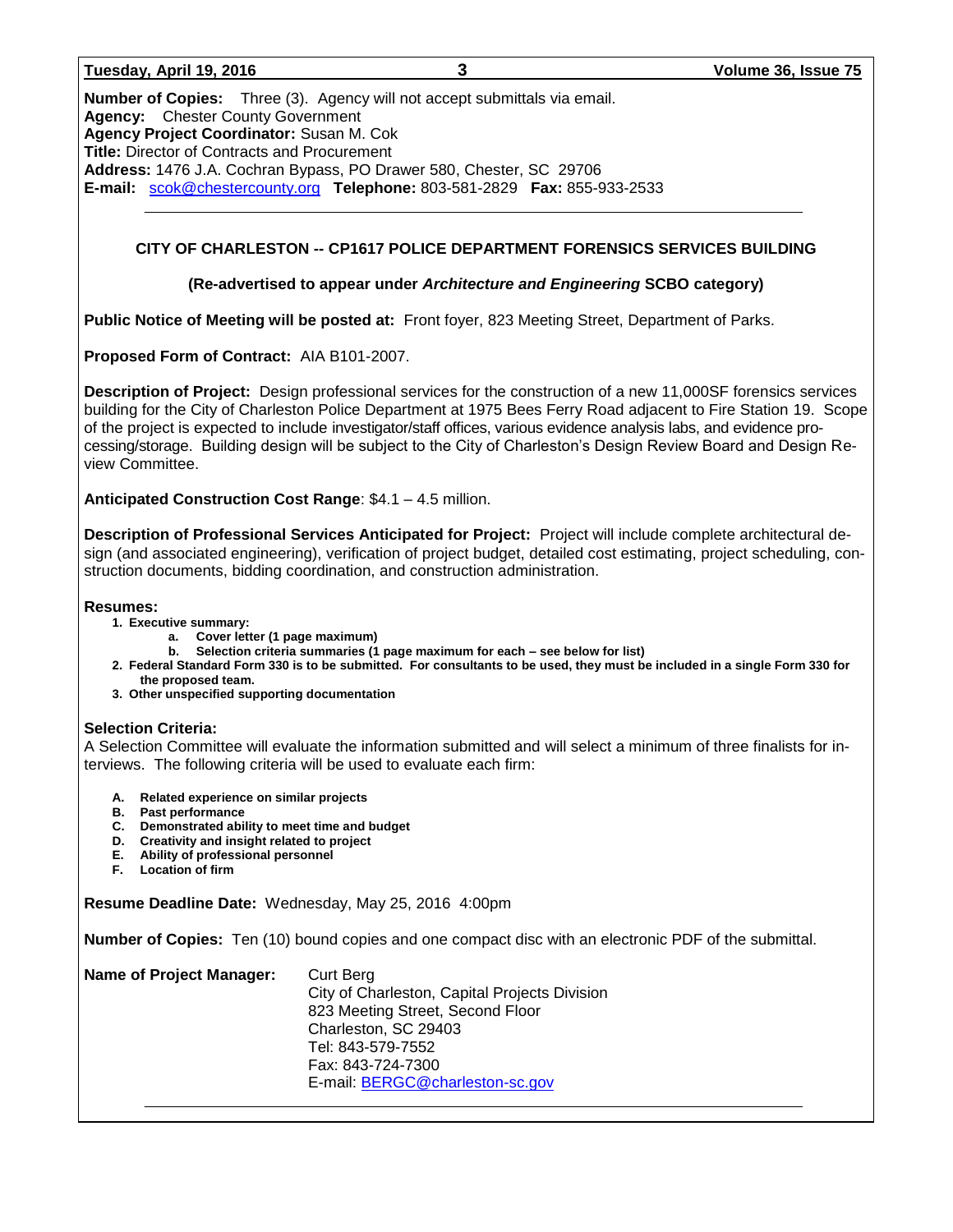|                                                                                                   | <b>Invitations for Construction Bids</b>                                                                                                                         |
|---------------------------------------------------------------------------------------------------|------------------------------------------------------------------------------------------------------------------------------------------------------------------|
| <b>Construction</b>                                                                               | Please verify requirements for non-State agency advertisements by contacting the                                                                                 |
|                                                                                                   | agency / owner. Projects expected to cost less than \$50,000 are listed under the<br>Minor Construction heading.                                                 |
| Project Name: WITHERS ROOF                                                                        |                                                                                                                                                                  |
| Project Number: H47-9577-PD                                                                       |                                                                                                                                                                  |
| Project Location: Rock Hill, South Carolina                                                       |                                                                                                                                                                  |
| <b>Construction Cost Range: \$500,000 - \$2,000,000</b>                                           | Bid Security Required: Yes Performance Bond Required: Yes Payment Bond Required: Yes                                                                             |
|                                                                                                   | Description of Project: Reroof Areas A-L and the four towers T1, T2, T3 and T4 above Area A. The restoration                                                     |
|                                                                                                   | of brick masonry and terra cotta at Area A, T1, T2, T3, T4 and all other miscellaneous work described                                                            |
|                                                                                                   | herein. Contractor may be subject to performance appraisal at close of project.                                                                                  |
| loaded                                                                                            | Bidding Documents / Plans May Be Obtained From: Terracon Consultants, Inc. - SharePoint - to be down-                                                            |
|                                                                                                   | In Addition To The Above Official Source(s) Bidding Documents / Plans Are Also Available At: Associated                                                          |
| General Contractors, F.W. Dodge                                                                   |                                                                                                                                                                  |
| Architect/Engineer: Terracon Consultants, Inc.                                                    |                                                                                                                                                                  |
| A/E Contact: Stewart Swing, El                                                                    |                                                                                                                                                                  |
| A/E Address: 2020-E Starita Road, Charlotte, NC 28206                                             |                                                                                                                                                                  |
|                                                                                                   | A/E E-mail: stewart.swing@terracon.com A/E Telephone: 704-594-8905 A/E Fax: 704-509-1888                                                                         |
|                                                                                                   | Note: All questions & correspondence concerning this Invitation to Bid shall be addressed to the A/E.                                                            |
| <b>Agency/Owner: Winthrop University</b><br>Name & Title of Agency Coordinator: Mr. Walter Hardin |                                                                                                                                                                  |
| Address: 349 Columbia Avenue, Rock Hill, SC 29733                                                 |                                                                                                                                                                  |
| E-mail: hardinw@winthrop.edu Telephone: 803-242-7121                                              |                                                                                                                                                                  |
| Pre-Bid Conf./Site Visit: Yes, non-mandatory                                                      |                                                                                                                                                                  |
| Pre-Bid Date/Time: 5/3/2016 10:00am                                                               |                                                                                                                                                                  |
| <b>Place: Facilities Management Office</b>                                                        |                                                                                                                                                                  |
| Bid Closing Date/Time: 5/26/2016 2:00pm                                                           |                                                                                                                                                                  |
| <b>Place: Facilities Management Office</b>                                                        |                                                                                                                                                                  |
|                                                                                                   | Deliver Bids To: Mr. Walter Hardin Facilities Management Office, 349 Columbia Avenue Rock Hill, SC 29733                                                         |
|                                                                                                   |                                                                                                                                                                  |
| Project Number: 16-CMG-B-015                                                                      | Project Name: MILITARY MAGNET ACADEMY - ATHLETIC TRACK & FIELD PACKAGE                                                                                           |
| Project Location: 2950 Carner Ave., N. Charleston, SC 29405                                       |                                                                                                                                                                  |
|                                                                                                   | Bid Security Required: Yes Performance Bond Required: Yes Payment Bond Required: Yes                                                                             |
|                                                                                                   | Description of Project: The project involves the selective demolition of several small structures previously asso-                                               |
|                                                                                                   | ciated with the Navy's Tank Farm, which originally occupied the site and was decommissioned. New con-                                                            |
|                                                                                                   | struction includes perimeter fencing, construction of a multi-use football/soccer field, rubberized-surfaced                                                     |
|                                                                                                   | track, single-story masonry concessions/bathroom facility, and associated support facilities associated                                                          |
|                                                                                                   | with the track including but not limited to aluminum bleachers, irrigation, exterior lighting, and shotput and                                                   |
|                                                                                                   | discuss structures. The project includes the replacement of existing underground storm drainage pipe.                                                            |
|                                                                                                   | Contractor may be subject to performance appraisal at close of project.<br>Bidding Documents / Plans May Be Obtained From: Duncan Parnell, Inc. @ dpibidroom.com |
| Plan Deposit: Cost of Reproduction                                                                |                                                                                                                                                                  |
|                                                                                                   | In Addition To The Above Official Source(s) Bidding Documents / Plans Are Also Available At: The Pro-                                                            |
|                                                                                                   | gram Manager: Cumming Construction Management, Inc., 3820 Faber Place Drive, Suite 600, N.                                                                       |
| Charleston, SC 29405                                                                              |                                                                                                                                                                  |
| Architect/Engineer: Rosenblum Coe Architects, Inc.                                                |                                                                                                                                                                  |
| A/E Contact: Whitney B. Newman, AIA                                                               |                                                                                                                                                                  |
| A/E Address: 1643 Means Street, Charleston, SC 29412                                              |                                                                                                                                                                  |
| A/E E-mail: wnewman@rosenblumcoe.com                                                              |                                                                                                                                                                  |
| A/E Telephone: 843-577-6073                                                                       | Note: All questions & correspondence concerning this Invitation to Bid shall be addressed to the A/E.                                                            |
|                                                                                                   |                                                                                                                                                                  |
|                                                                                                   |                                                                                                                                                                  |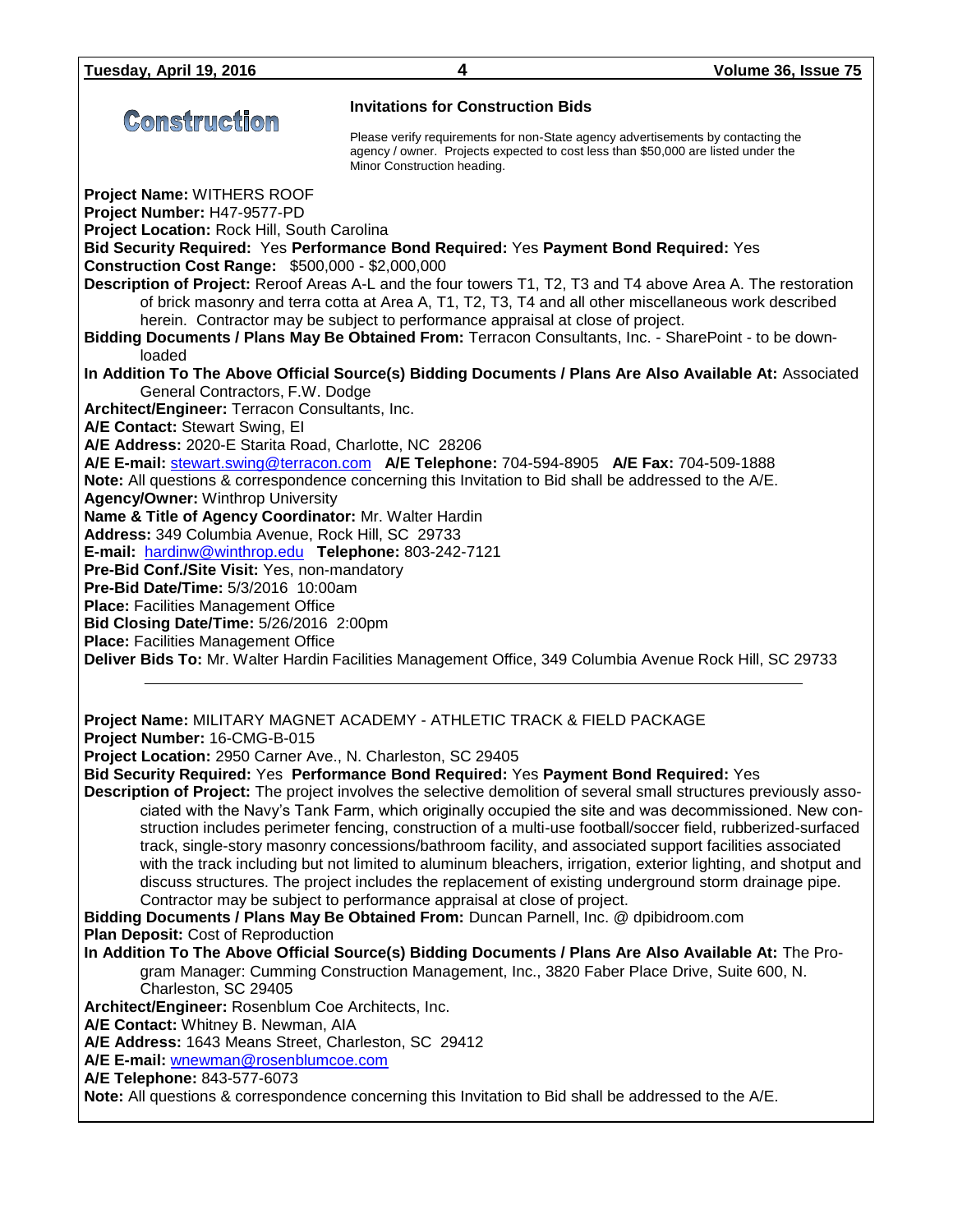| Tuesday, April 19, 2016                                                                                                                                                                                   | 5 | Volume 36, Issue 75                                                                                                                                                                                                             |
|-----------------------------------------------------------------------------------------------------------------------------------------------------------------------------------------------------------|---|---------------------------------------------------------------------------------------------------------------------------------------------------------------------------------------------------------------------------------|
| Agency/Owner: Charleston County School District (Program Manager: Cumming Construction Management,<br>Inc.)                                                                                               |   |                                                                                                                                                                                                                                 |
| Name & Title of Agency Coordinator: Lawrence Lutrario, Facilities Procurement Supervisor<br>Address: 3999 Bridge View Drive, North Charleston, SC 29405                                                   |   |                                                                                                                                                                                                                                 |
| E-mail: lawrence lutrario@charleston.k12.sc.us                                                                                                                                                            |   |                                                                                                                                                                                                                                 |
| Telephone: 843-566-8150<br>Pre-Bid Conf./Site Visit: Yes, non-mandatory                                                                                                                                   |   |                                                                                                                                                                                                                                 |
| Pre-Bid Date/Time: 4/29/2016 9:30am                                                                                                                                                                       |   |                                                                                                                                                                                                                                 |
| Place: Cumming Construction Management, Inc., 3820 Faber Place Drive, Suite 600, N. Charleston, SC 29405                                                                                                  |   |                                                                                                                                                                                                                                 |
| Bid Closing Date/Time: 5/11/2016 3:30pm                                                                                                                                                                   |   |                                                                                                                                                                                                                                 |
| Place: Cumming Construction Management, Inc., 3820 Faber Place Drive, Suite 600, N. Charleston, SC 29405<br>Deliver Bids To: Sandra Marlowe, 3820 Faber Place Drive, Suite 600, N. Charleston, SC 29405   |   |                                                                                                                                                                                                                                 |
| Project Name: BAPTIST HILL HIGH SCHOOL GYM ROOF RETROFIT<br>Project Number: 16-CMG-B-014                                                                                                                  |   |                                                                                                                                                                                                                                 |
| Project Location: 5117 Baptist Hill Road, Hollywood, SC 29449                                                                                                                                             |   |                                                                                                                                                                                                                                 |
| Bid Security Required: Yes Performance Bond Required: Yes Payment Bond Required: Yes                                                                                                                      |   |                                                                                                                                                                                                                                 |
| of the existing roof flashings and sheet metal; install roof retrofit framing; loose lay two layers of batt insulation;<br>complete, watertight, 20-year warrantable roof assembly.                       |   | Description of Project: Baptist Hill High School Gym (Approximately 24,409 square feet): Remove and dispose<br>install a structural standing seam metal roof and provide new sheet metal flashings and accessories to provide a |
| Bidding Documents / Plans May Be Obtained From: Duncan Parnell, Inc. @ dpibidroom.com<br>Plan Deposit: Cost of Reproduction                                                                               |   |                                                                                                                                                                                                                                 |
| In Addition To The Above Official Source(s) Bidding Documents / Plans Are Also Available At: The Pro-<br>Charleston, SC 29405                                                                             |   | gram Manager: Cumming Construction Management, Inc., 3820 Faber Place Drive, Suite 600, N.                                                                                                                                      |
| <b>Architect/Engineer: REI Engineers</b>                                                                                                                                                                  |   |                                                                                                                                                                                                                                 |
| A/E Contact: Brad Wiggins                                                                                                                                                                                 |   |                                                                                                                                                                                                                                 |
| A/E Address: 2090 Executive Hall Road, Suite 165, Charleston, SC 29407                                                                                                                                    |   |                                                                                                                                                                                                                                 |
| A/E E-mail: bwiggins@reiengineers.com                                                                                                                                                                     |   |                                                                                                                                                                                                                                 |
| A/E Telephone: 843-225-6272                                                                                                                                                                               |   |                                                                                                                                                                                                                                 |
| Agency/Owner: Charleston County School District (Program Manager: Cumming Construction Management,<br>Inc.)                                                                                               |   |                                                                                                                                                                                                                                 |
| Name & Title of Agency Coordinator: Lawrence Lutrario, Facilities Procurement Supervisor<br>Address: 3999 Bridge View Drive, North Charleston, SC 29405<br>E-mail: lawrence_lutrario@charleston.k12.sc.us |   |                                                                                                                                                                                                                                 |
| Telephone: 843-566-8150                                                                                                                                                                                   |   |                                                                                                                                                                                                                                 |
| Pre-Bid Conf./Site Visit: Yes, non-mandatory                                                                                                                                                              |   |                                                                                                                                                                                                                                 |
| Pre-Bid Date/Time: 4/27/2016 10:30am                                                                                                                                                                      |   |                                                                                                                                                                                                                                 |
| Place: Cumming Construction Management, Inc., 3820 Faber Place Drive, Suite 600, N. Charleston, SC 29405<br>Bid Closing Date/Time: 5/9/2016 3:30pm                                                        |   |                                                                                                                                                                                                                                 |
| Place: Cumming Construction Management, Inc., 3820 Faber Place Drive, Suite 600, N. Charleston, SC 29405<br>Deliver Bids To: Sandra Marlowe, 3820 Faber Place Drive, Suite 600, N. Charleston, SC 29405   |   |                                                                                                                                                                                                                                 |
| Project Name: BSB 4TH FLOOR CORRIDOR RENOVATION                                                                                                                                                           |   |                                                                                                                                                                                                                                 |
| Project Number: H51-50043<br>Project Location: Medical University of South Carolina, Charleston, SC                                                                                                       |   |                                                                                                                                                                                                                                 |
| Bid Security Required: Yes Performance Bond Required: Yes Payment Bond Required: Yes<br>Construction Cost Range: \$100,000 - \$500,000                                                                    |   |                                                                                                                                                                                                                                 |
|                                                                                                                                                                                                           |   | Description of Project: Renovation of approximately 2,500 square feet of corridor space on the Fourth Floor of                                                                                                                  |
|                                                                                                                                                                                                           |   | the Basic Sciences Building into renovated corridor space. Scope includes demolition, floor replacement,<br>new gypsum board, painting, and wall protection. Contractor may be subject to performance appraisal at              |
| close of project.<br><b>Bidding Documents / Plans May Be Obtained From:</b>                                                                                                                               |   |                                                                                                                                                                                                                                 |
| http://academicdepartments.musc.edu/vpfa/eandf/construction_projects/index.html                                                                                                                           |   |                                                                                                                                                                                                                                 |

[http://academicdepartments.musc.edu/vpfa/eandf/construction\\_projects/index.html](http://academicdepartments.musc.edu/vpfa/eandf/construction_projects/index.html)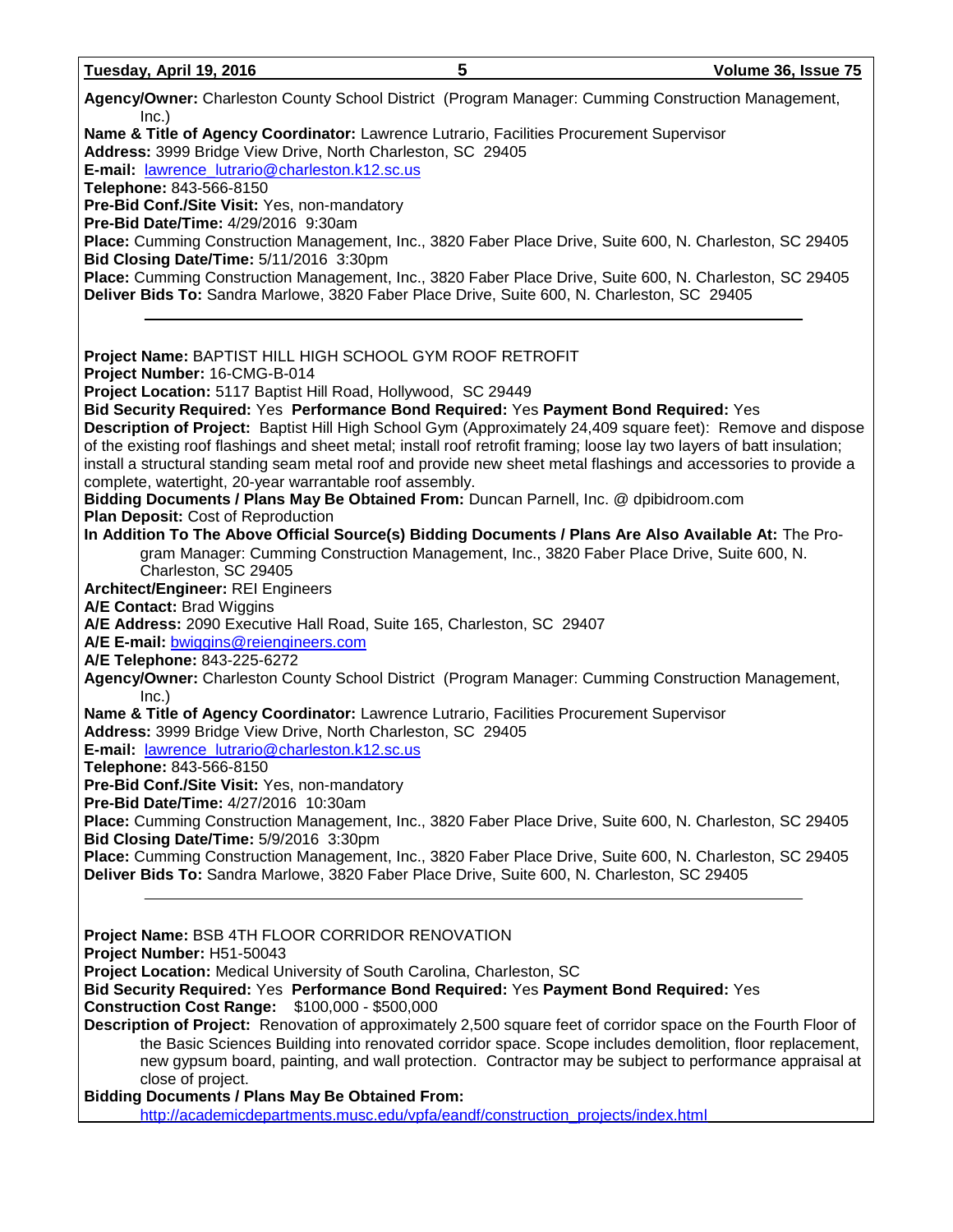**Architect/Engineer:** SGA Architecture **A/E Contact:** Don Baus **A/E Address:** 1535 Hobby Street, Suite 204North Charleston, SC 29405 **A/E E-mail:** [Don@SGAarchitecture.com](mailto:Don@SGAarchitecture.com) **A/E Telephone:** 843-853-4506 **A/E Fax:** 843-853-4507 **Note:** All questions & correspondence concerning this Invitation to Bid shall be addressed to the A/E. **Agency/Owner:** Medical University of South Carolina **Name & Title of Agency Coordinator:** Wade Gatlin, AIA ; MUSC Engineering & Facilities **Address:** 97 Jonathan Lucas Street; MSC 190, Charleston, SC 29425-1900 **E-mail:** [gatlin@musc.edu](mailto:gatlin@musc.edu) **Telephone:** 843-792-2233 **Fax:** 843-792-1252 **Pre-Bid Conf./Site Visit:** Yes, non-mandatory **Pre-Bid Date/Time:** 4/26/2016 10:00am **Place:** 97 Jonathan Lucas Street, Conference Room #219 **Bid Closing Date/Time:** 2:00pm **Place:** 97 Jonathan Lucas Street, Conference Room #219 **Hand Deliver Bids To:** Wade Gatlin, MUSC Engineering & Facilities Conference Room #219, 97 Jonathan Lucas Street, Charleston, SC 29425 **Mail Bids To:** Wade Gatlin, 97 Jonathan Lucas Street, MSC 190, Charleston, SC 29425-1900

### **COUNTY OF HORRY**

#### **WEST PRECINCT ADDITIONS TO: MT. OLIVE EMS / MAGISTRATE OFFICE COMPLEX**

Horry County, South Carolina, is requesting sealed bids from General Contractors properly licensed in the State of South Carolina for construction services for Invitation for Bid# 2015-16-045 "WEST PRECINCT ADDITIONS TO: MT. OLIVE EMS / MAGISTRATE OFFICE COMPLEX". This project consists of approximately 2,250 SF of new construction consisting of a single story, slab on grade floor and spread footing foundation, with load bearing exterior masonry walls and brick veneer, prefabricated wood trusses and asphalt shingle roof. The new interior walls are wood stud with gypsum board finish. Also included are prefinished, aluminum, large-missile impact windows, prefinished aluminum railing, suspended acoustical ceiling systems, interior millwork, plumbing, mechanical, electrical, and minimal exterior concrete walk and curbing. Additionally, the work includes minor demolition to the existing structure

All bids will be received in the Office of Procurement not later than 2:00pm, May 12, 2016. No facsimile, email or telephone submittals will be accepted. Any submission received later than the specified time/date will NOT be accepted/considered.

Bids shall be enclosed in a sealed envelope, clearly marked "WEST PRECINCT ADDITIONS TO: MT. OLIVE EMS / MAGISTRATE OFFICE COMPLEX, HORRY COUNTY BID NO. IFB #2015-16-045" on the outside of the envelope and be delivered/mailed to:

Horry County Office of Procurement, 3230 Hwy 319 E., Conway, South Carolina 29526

Hand-delivered submissions should be delivered to the same above referenced address.

A MANDATORY PRE-BID Conference for all General Contractors and all major Sub-contractors will be held Thursday, April 28, 2016, 2:00pm at the existing site located at 5527 Highway 9, Green Sea, South Carolina 29545. All other Sub-Contractors are strongly encouraged to attend.

A Bid Bond in the amount of five percent (5%) of the base bid is required.

Bidding documents may be obtained from the Office of the Architect: PIKE-MCFARLAND-HALL ASSOCIATES, INC., 1300 Professional Drive, Suite 201, Myrtle Beach, SC 29577, 843-497-0272 – Phone, 843-497-0271 – Fax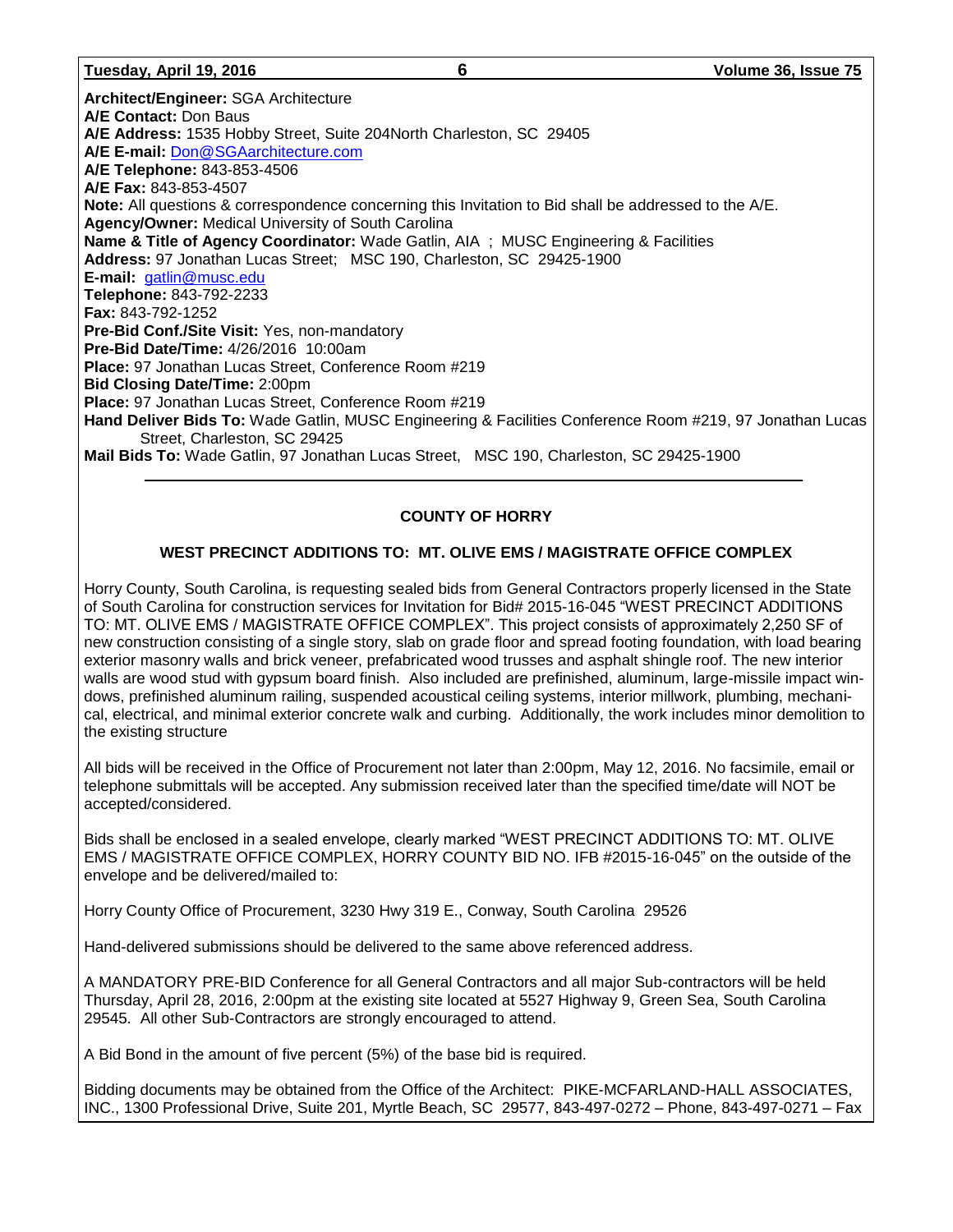To view FULL LEGAL ADVERTISEMENT for this project please visit <http://www.horrycounty.org/Departments/Procurement/bids.aspx>

Local Vendor preference may be applicable to this sealed bid process.

Horry County, in accordance with the provisions of ALL TITLES of the Civil Rights Act of 1964 (78 Stat. 252, 42 U.S.C. §§ 2000d to 2000d-4) and the Regulations, hereby notifies all bidders that it will affirmatively ensure that any contract entered into pursuant to this advertisement, disadvantaged business enterprises will be afforded full and fair opportunity to submit bids in response to this invitation and will not be discriminated against on the grounds of race, color, or national origin in consideration for an award.

#### **PARKING LOT**

York County Board of Disabilities and Special Needs requests quotes to expand parking lot at 7900 Park Place Road, York, SC, Building B area. Interested parties contact Tony Comer at 803-448-8967 no later than April 29, 2016 at Noon. Quotes are due to Janice Fowler [\(jfowler@yorkdsnb.org\)](mailto:jfowler@yorkdsnb.org) by May 6 at Noon.

## **Consultant / Professional**

**CHARLESTON COUNTY**

Thursday, May 5, 2016 At 5:00pm

Fax: 843-958-4758 OR

**Solicitation Number:** RFP No. 5058-16J

**Description Of Work:** Bond Counsel

**Due Date For Written Questions:**

Email: [ajenkins@charlestoncounty.org](mailto:ajenkins@charlestoncounty.org)

**Due Date/Time:** Thursday, May 19, 2016 At 3:00pm

**Location:** Procurement Department 4045 Bridge View Drive, Suite B250 North Charleston, SC 29405

To obtain a copy of this solicitation please visit our website at [www.charlestoncounty.org](http://www.charlestoncounty.org/)

## Equipment

**Description:** SIDE SCAN SONAR DNR **Solicitation Number:** 5400011382 **Submit Offer By:** 05/11/2016 11:00am **Purchasing Agency:** SFAA, Div. of Procurement Services, MMO 1201 Main Street, Suite 600 Columbia, SC 29201 **Buyer:** WILLIAM BUTLER **Email:** [wbutler@mmo.sc.gov](mailto:wbutler@mmo.sc.gov) **Download Solicitation From:**  <http://webprod.cio.sc.gov/SCSolicitationWeb/solicitationAttachment.do?solicitnumber=5400011382>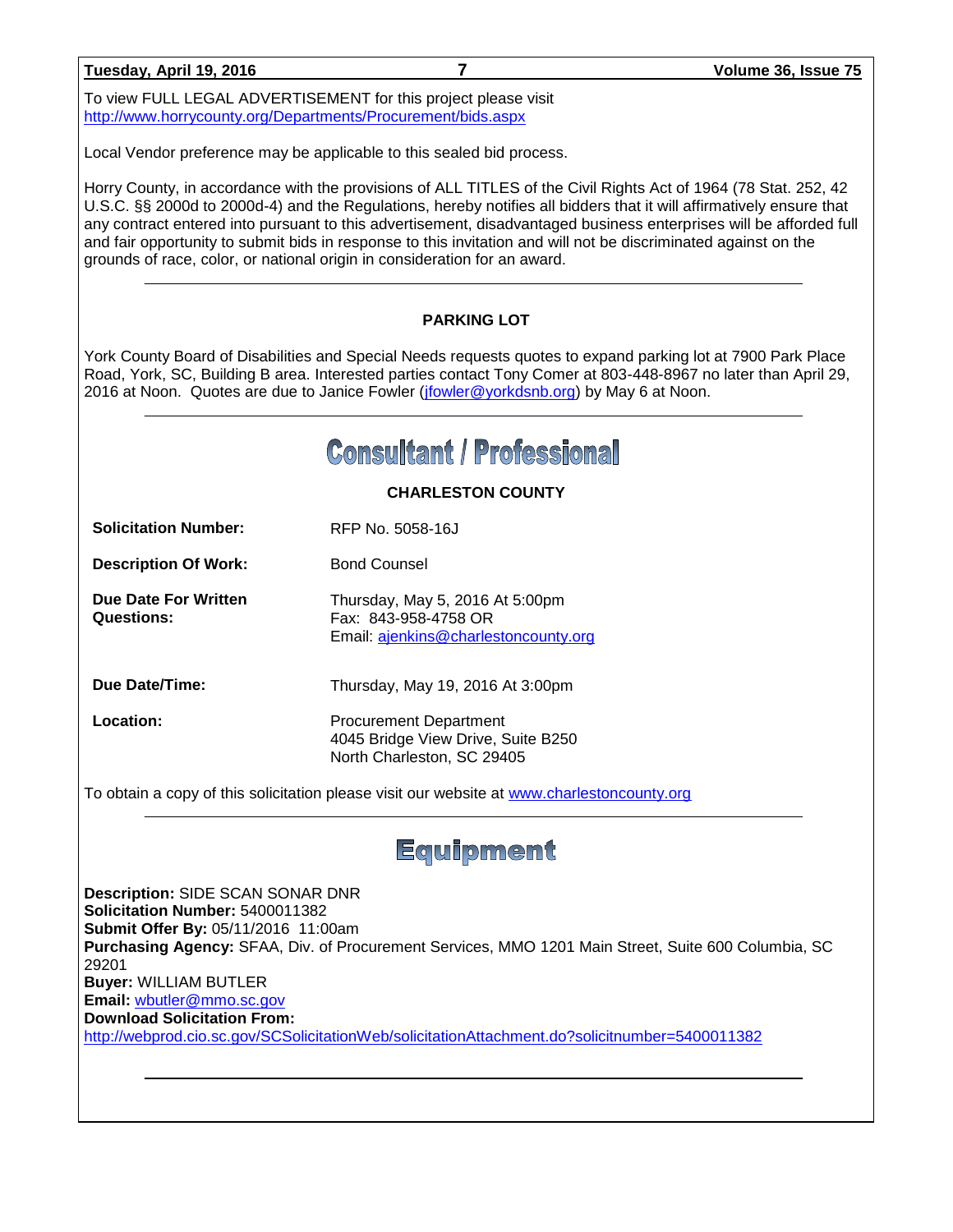#### **Tuesday, April 19, 2016 8 Volume 36, Issue 75**

**Description:** DUAL FREQUENCY SONAR - DNR **Solicitation Number:** 5400011273 **Submit Offer By:** 05/11/2016 11:00am **Purchasing Agency:** SFAA, Div. of Procurement Services, MMO 1201 Main Street, Suite 600 Columbia, SC 29201 **Buyer:** WILLIAM BUTLER **Email:** [wbutler@mmo.sc.gov](mailto:wbutler@mmo.sc.gov) **Download Solicitation From:**  <http://webprod.cio.sc.gov/SCSolicitationWeb/solicitationAttachment.do?solicitnumber=5400011273>

**Description:** SPORTSMAN MODEL BOAT AND TRAILER **Solicitation Number:** 5400011290 **Submit Offer By:** 05/05/2016 2:30pm **Purchasing Agency:** SC DHEC 2600 Bull Street Columbia, SC 29201-1708 **Buyer:** MARGARET WOODSON **Email:** [WOODSOMA@dhec.sc.gov](mailto:WOODSOMA@dhec.sc.gov) **Download Solicitation From:**  <http://webprod.cio.sc.gov/SCSolicitationWeb/solicitationAttachment.do?solicitnumber=5400011290>

**Description:** HOSPITAL BEDS AND OVER BED TABLES **Solicitation Number:** OC-4-1516 **Delivery Point:** Orangeburg, SC **Submit Offer By:** 4/27/2016 5:00pm **Purchasing Agency:** Orangeburg-Calhoun Technical College **Buyer:** Scarlet Geddings, 803-535-1243 / [geddingss@octech.edu](mailto:geddingss@octech.edu) **Download Solicitation From:** <http://www.octech.edu/about/procurement-office>

**Description:** MACHINE TOOL TECHNOLOGY EQUIPMENT - NCCC **Solicitation Number:** NCCC 2016-001 **Delivery Point:** Newberry, SC 29108 **Site Visit:** Non-mandatory. 4/26/2016 2:30pm **Location:** Newberry County Career Center, 3413 Main Street, Newberry, SC 29108 **Submit Offer By:** 5/3/2016 2:00pm **Purchasing Agency:** School District of Newberry County 3419 Main Street, Newberry, SC 29108 **Buyer:** Bryan Gresham, Procurement Coordinator, [bgresham@newberry.k12.sc.us](mailto:bgresham@newberry.k12.sc.us)  **Download Solicitation From:** [www.newberry.k12.sc.us](http://www.newberry.k12.sc.us/)

**Description:** DOPPLER VIBROMETER SYSTEM **Solicitation Number:** 73609275 **Delivery Point:** Clemson, SC **Submit Offer By:** 5/4/2016 1:45pm **Purchasing Agency:** Clemson University, Procurement Services, Administrative Services Bldg.,108 Perimeter Rd., Clemson, SC 29634 **Buyer:** Allison Patton, 864-656-3677 / [apatton@clemson.edu](mailto:apatton@clemson.edu) **Download Solicitation From:** Online solicitations only. Solicitations can be viewed at <https://clemson.ionwave.net/CurrentSourcingEvents.aspx>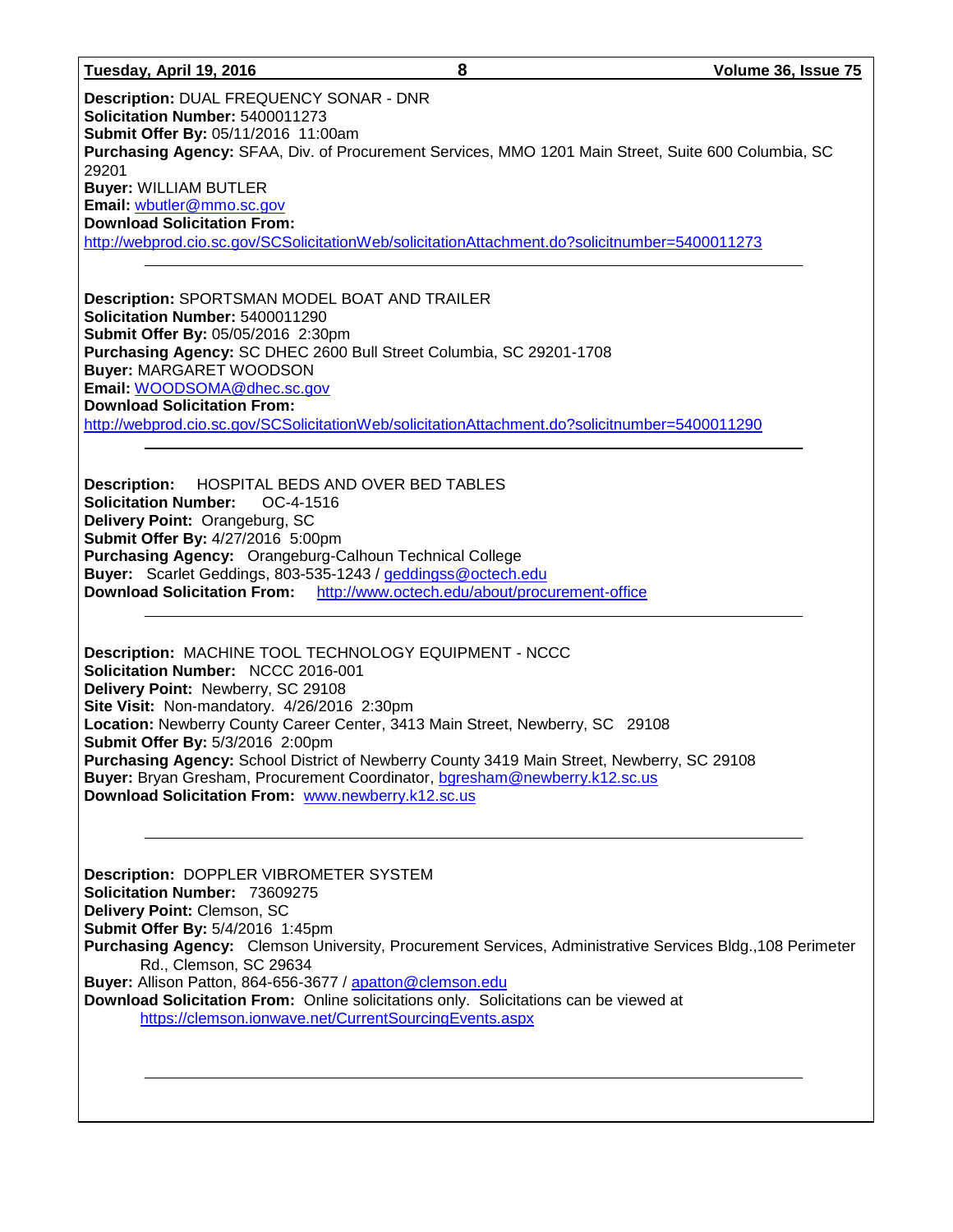## **Information Technology**

**Description:** NINTEX WORKFLOW AUTOMATION UPGRADE **Solicitation Number:** 5400011395 **Submit Offer By:** 04/27/2016 11:00am **Purchasing Agency:** SCDHHS 1801 Main Street, 6th Floor Columbia, SC 29201 **Buyer:** VICTORIA EASTERLIN **Email:** [EASTERV@scdhhs.gov](mailto:EASTERV@scdhhs.gov) **Download Solicitation From:**  <http://webprod.cio.sc.gov/SCSolicitationWeb/solicitationAttachment.do?solicitnumber=5400011395>

**Description:** REPLACEMENT BATTERIES FOR SYBT4 BATTERY MODULE FOR SYMMETRA PX **Solicitation Number:** 16.49.JB.Q **Delivery Point:** Charleston, SC 29401 **Submit Offer By:** 5/5/2016 2:00pm **Purchasing Agency:** College of Charleston, Procurement Office, Lightsey Center, Suite B-53, 160 Calhoun Street, Charleston, SC 29401 **Buyer:** John Burnette, 843 953-5555, [burnettej1@cofc.edu](mailto:burnettej1@cofc.edu)

#### **HUBBELL PREMISE WIRING NEXTSPEED PATCH CABLES -- BEAUFORT CO. SCHOOL DISTRICT**

The Beaufort County School District is soliciting Proposals from qualified firms in response to Request for Quotes – Hubbell Premise Wiring Nextspeed Patch Cables. Proposals are due by 11:00am on April 26, 2016. Specifications of the Request for Quotes may be obtained electronically at http://www.beaufort.k12.sc.us (click on "Community", "Bids & Awards") or by contacting Sandi Amsler, CPPB, Procurement Coordinator at 843-322-2349 or via e-mail at [sandi.amsler@beaufort.k12.sc.us.](mailto:sandi.amsler@beaufort.k12.sc.us)

Bids from Minority and Women Business Enterprises are strongly encouraged. AFFIRMATIVE ACTION EQUAL OPPORTUNITY EMPLOYER

**Description:** MICROSOFT AZURE - 1 YEAR LICENSE **Solicitation Number:** 16.53.NC.Q **Delivery Point:** Charleston, SC 29401 **Submit Offer By:** 5/4/2016 4:00pm **Purchasing Agency:** College of Charleston, Procurement Office, Lightsey Center, Suite B-53, 160 Calhoun Street, Charleston, SC 29401 **Buyer:** Niall Cahill, 843-953-5940, [cahillnp@cofc.edu](mailto:cahillnp@cofc.edu) **Download Solicitation From:** [http://ebid.cofc.edu](http://ebid.cofc.edu/)

## **Maintenance and Repair**

**Description:** WELDING REPAIRS TO THE LADDER ON THE MAST OF THE AIRCRAFT CARRIER MUSEUM SHIP USS YORKTOWN PER SPECIFICATIONS PROVIDED AT THE WEB SITE BELOW. **Solicitation Number:** 2016-012 **Site Visit:** Non-mandatory.Contact: Evins Snipes, 843-901-1651, [ESnipes@patriotspoint.org](mailto:ESnipes@patriotspoint.org) **Submit Offer By:** 4/26/2016 10:00am **Purchasing Agency:** Patriots Point Development Authority, 40 Patriots Point Road, Mount Pleasant, SC 29464 **Buyer:** Evins Snipes, 843-901-1651, [ESnipes@patriotspoint.org](mailto:ESnipes@patriotspoint.org) **Download Solicitation From:** [www.patriotspoint.org/solicitations](http://www.patriotspoint.org/solicitations)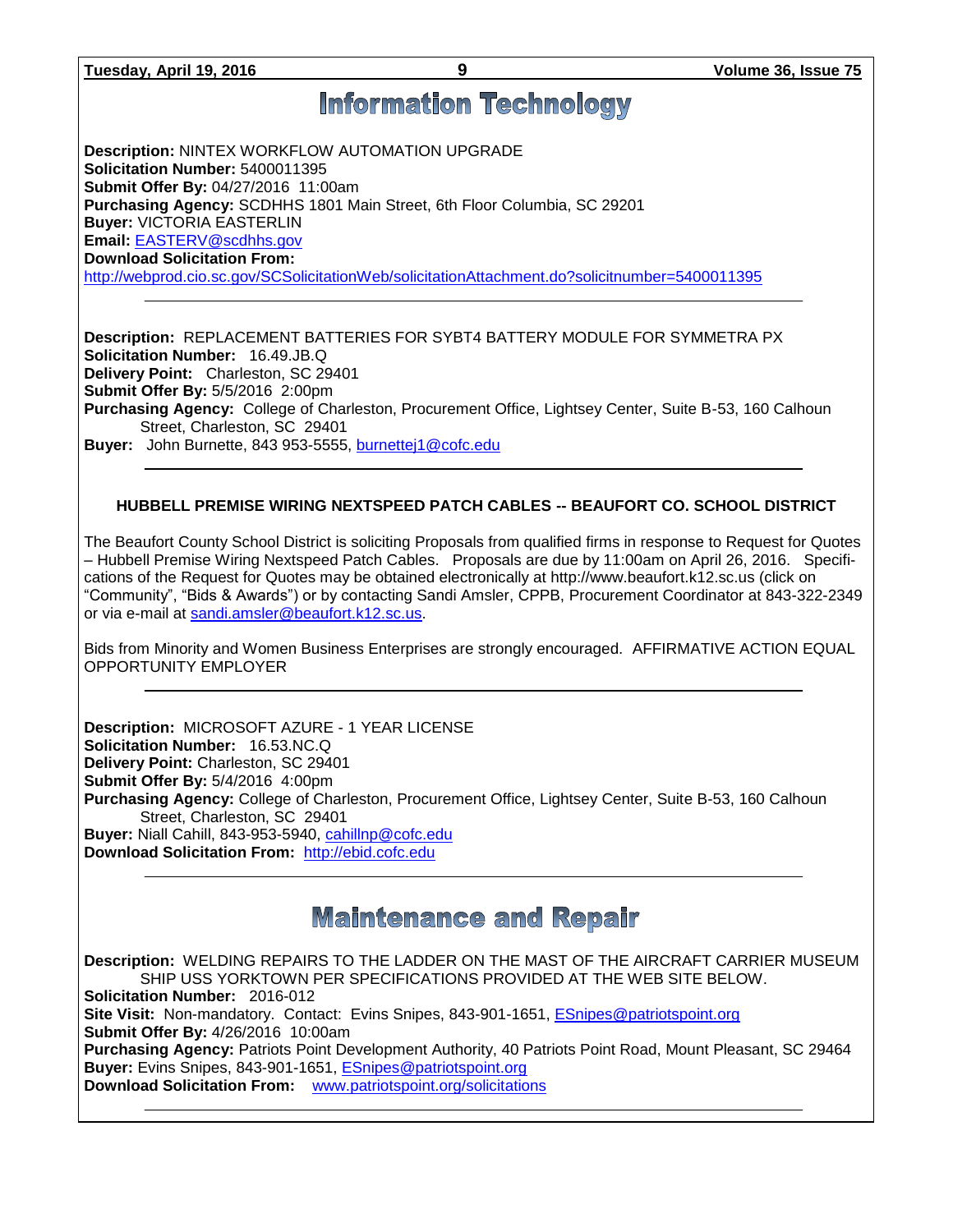**Tuesday, April 19, 2016 10 Volume 36, Issue 75**

**Description:** REPAIR AND RECOAT TRACK SURFACES IN ACCORDANCE WITH SPECIFICATIONS **Solicitation Number:** 1516-021 **Delivery Point:** 9800 Delemar highway, Summerville , SC 29485 **Pre-bid Conf.:** Mandatory. 4/26/2016 10:00am **Location:** Delemar Highway, Summerville , SC 29485 SC, at the track field **Submit Offer By:** 5/5/2016 3:00pm **Purchasing Agency:** Dorchester School District Two, Facilities **Buyer:** Rick Rogers, [rrogers@dorchester2.k12.sc.us](mailto:rrogers@dorchester2.k12.sc.us) **Direct Inquiries To:** Rick Rogers - [rrogers@dorchester2.k12.sc.us](mailto:rrogers@dorchester2.k12.sc.us) **Download Solicitation From:** Rick Rogers - [rrogers@dorchester2.k12.sc.us](mailto:rrogers@dorchester2.k12.sc.us)

**Description:** VEEDER ROOT CONTROLS & CONDUIT **Solicitation Number:** Q161012ABW **Delivery Point:** 171 Ashley Ave. Charleston, SC 29425 **Pre-bid Conf.:** Non-mandatory. 4/25/2016 1:30pm **Location:** Lucas Street Parking Garage One (PG-1) Room 209 Engineering and Facilities **Submit Offer By:** 4/27/2016 3:00pm **Purchasing Agency:** Medical University of South Carolina **Buyer:** Arlo B. Walker, 843-792-2343 / [Walkera@musc.edu](mailto:Walkera@musc.edu) **Download Solicitation From:** <http://academicdepartments.musc.edu/vpfa/finance/purchasingap/solicit-awards.htm>

#### **DACUSVILLE MIDDLE SCHOOL CONCRETE FLOOR POLISHING**

Solicitation #: 116-39-5-6

Mandatory Pre-Bid Meeting: May 27, 2016 at 8:30am. Location at Dacusville Middle School; 899 Thomas Mill Road, Easley, SC 29640.

Deadline for Questions: May 2, 2016 before 10:00am. All questions must be emailed to [KateWil](mailto:KateWilson@pickens.k12.sc.us)[son@pickens.k12.sc.us.](mailto:KateWilson@pickens.k12.sc.us)

Where to Print Solicitation: [www.pickens.k12.sc.us;](http://www.pickens.k12.sc.us/) departments; procurement; solicitations & awards; print.

Bid Due: May 6, 2016 before 10:00am

Submit to: School District of Pickens County, Attn: Procurement Services, 1348 Griffin Mill Road, Easley, SC 29640

You are invited to submit a sealed bid for the concrete polishing of Dacusville Middle School.

SEALED BIDS (One original and one copy), along with a 5% bid bond, are due in the Procurement Department of the School District of Pickens County prior to 10:00am on May 6, 2016. Bids will be publicly opened at 10:00am. You or a representative of your firm is invited to attend.

Contract Term: The initial term of the contract resulting from this IFB shall cover May 9, 2016 and shall be completed before August 1, 2016. Bids received after the opening time will not be considered.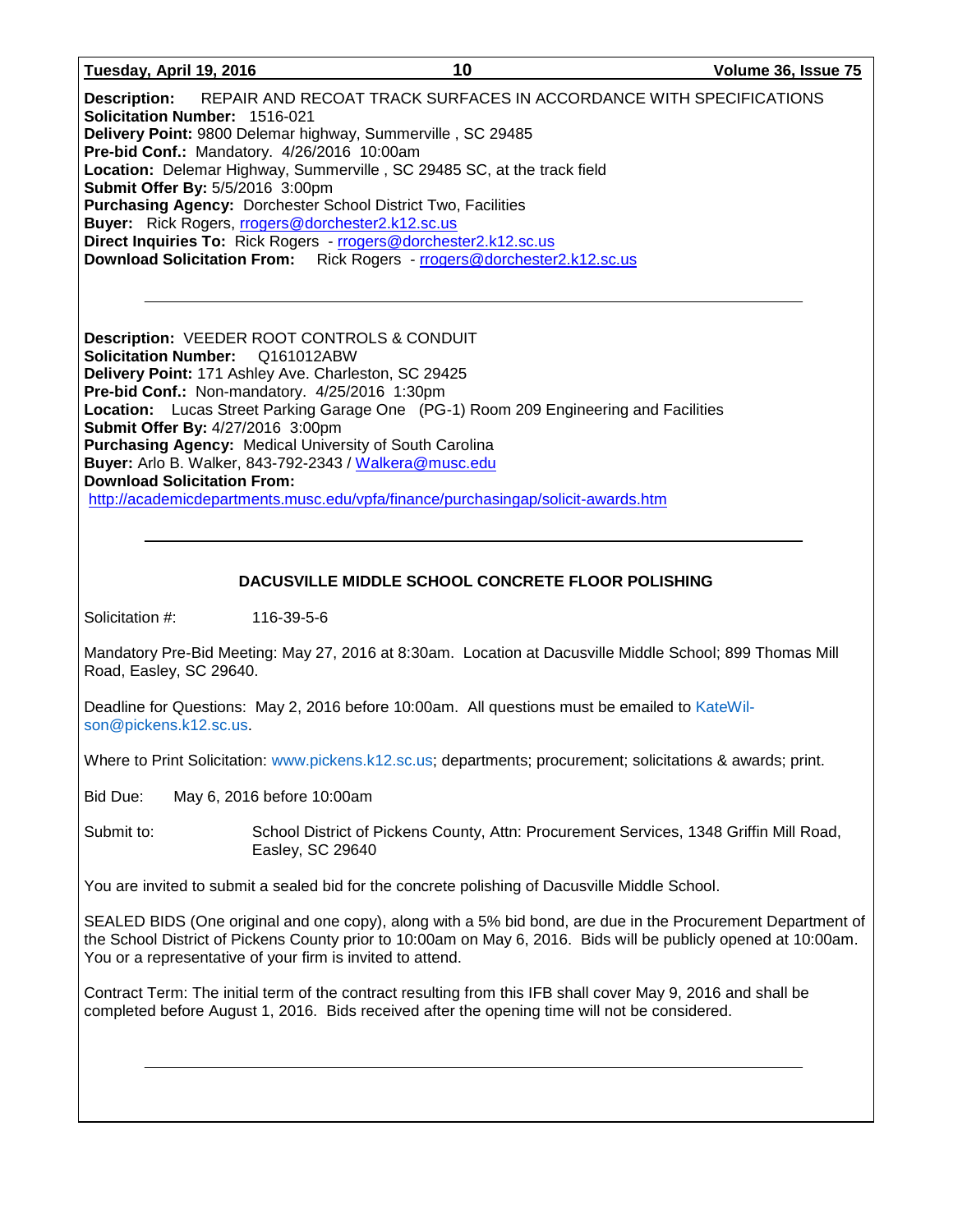**Tuesday, April 19, 2016 11 Volume 36, Issue 75**

## **Minor Construction <\$50,000**

**Description:** VAULT RESTROOM-HUNTING ISLAND STATE PARK **Solicitation Number:** 5400011390 **Site Visit:** By appt. **Location:** Hunting Island State Park, 2555 Sea Island Pkwy., Hunting Island, SC 29920 **Submit Offer By:** 05/11/2016 3:00pm **Purchasing Agency:** SC Dept. Parks, Recreation & Tourism 1205 Pendleton Street, Room 517 Columbia, SC 29201 **Buyer:** JAMES JACKSON **Email:** [Jjackson@scprt.com](mailto:Jjackson@scprt.com) **Phone:** 803-734-1302 **Download Solicitation From:**  <http://webprod.cio.sc.gov/SCSolicitationWeb/solicitationAttachment.do?solicitnumber=5400011390> **Project Name:** SOUTH QUAD MECHANICAL ROOM COOLING UPGRADES **Project Number:** 50002897 **Project Location:** University of South Carolina, Columbia, SC **Bid Security Required:** No **Performance Bond Required:** No **Payment Bond Required:** No **Construction Cost Range:** \$20,000 - \$25,000 **Description of Project:** Upgrade the wet mechanical room ventilation of the South Quad Dormitory located on the USC Columbia campus. Work includes removal of existing sidewall propeller exhaust fans and installing in-line centrifugal exhaust fan with associated exhaust duct and discharge louver. See drawings and technical specifications for detailed information. This is a 60-calendar day project from the date of Notice to Proceed. Minority and small business participation is encouraged. **Bidding Documents / Plans May Be Obtained From:** [http://purchasing.sc.edu](http://purchasing.sc.edu/) (see Facilities Construction Solicitations & Awards) **In Addition To The Above Official Source(s) Bidding Documents / Plans Are Also Available At:** Bidders are responsible for obtaining all updates to bidding documents from the USC Purchasing website. [\(http://purchasing.sc.edu\)](http://purchasing.sc.edu/) **Architect/Engineer:** Mechanical Design, Inc. **A/E Contact:** Justin Varco **A/E Address:** 4403 Broad River Road, Columbia, SC 29210 **A/E E-mail:** [justin@mdi9834.com](mailto:justin@mdi9834.com) **A/E Telephone:** 803-731-9834 **A/E Fax:** 803-731-9837 **Note:** All questions & correspondence concerning this Invitation to Bid shall be addressed to the A/E. **Agency/Owner:** University of South Carolina **Name & Title of Agency Coordinator:** Aimee Rish **Address:** 743 Greene Street, Columbia, SC 29208 **E-mail:** [arish@fmc.sc.edu](mailto:arish@fmc.sc.edu) **Telephone:** 803-777-2261 **Fax:** 803-777-7334 **Pre-Bid Conf./Site Visit:** Yes, non-mandatory **Pre-Bid Date/Time:** 4/27/2016 10:00am **Place:** Conf. Rm. 53 @ 743 Greene St, Columbia, SC 29208 **Bid Closing Date/Time:** 5/11/2016 2:00pm **Place:** Conf. Rm. 53 @ 743 Greene St, Columbia, SC 29208 **Deliver Bids To:** Aimee Rish (BID ENCLOSED), 743 Greene Street, Columbia, SC 29208



**Description:** COMMERCIAL CRIME INSURANCE COVERAGE **Solicitation Number:** 16.45.CW.B.T3 **Delivery Point:** Charleston SC **Submit Offer By:** 5/5/2016 11:30am **Purchasing Agency:** College of Charleston, 66 George St, Charleston SC 29424 **Buyer:** Cynthia M Washington, 843-953-5510 / [washingtonc@cofc.edu](mailto:washingtonc@cofc.edu) **Download Solicitation From:** [http://ebid.cofc.edu](http://ebid.cofc.edu/) under "Current Bid Opportunities"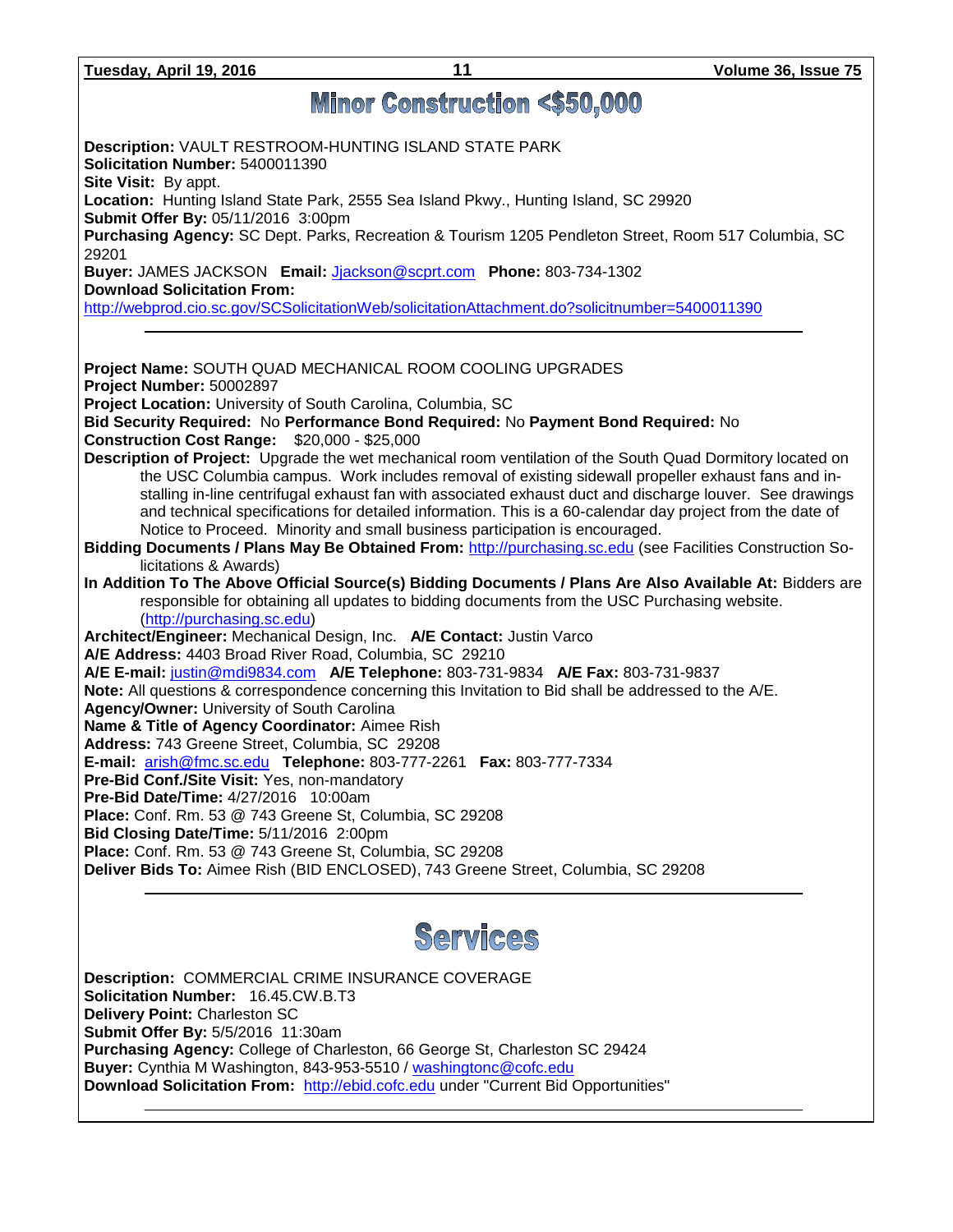| Tuesday, April 19, 2016 |  |  |
|-------------------------|--|--|
|-------------------------|--|--|

**Description:** SEAL COAT, CRACK FILL, AND RE-STRIPE ASPHALT PARKING LOTS AT VA. ACRES PARK **Delivery Point:** Aiken, SC **Submit Offer By:** 5/10/2016 1:30pm **Purchasing Agency:** City of Aiken, 135 Laurens St. SW, PO Drawer 1177, Aiken, SC 29801 **Buyer:** Stuart Bedenbaugh, 803-642-7654, [sbedenbaugh@cityofaikensc.gov](mailto:sbedenbaugh@cityofaikensc.gov) **Direct Inquiries To:** Phil Berley, [pberley@cityofaikensc.gov](mailto:pberley@cityofaikensc.gov) **Download Solicitation From:** <https://edoc.cityofaikensc.gov/weblink/Browse.aspx?startid=129972&row=1&dbid=0>

**Description:** LAUREL STREET (KNOWLEDGE PARK) WATER TANK LANDSCAPING RFQ **Solicitation Number:** PUR732 **Delivery Point:** Rock Hill, SC **Submit Offer By:** 5/9/2016 2:00pm **Purchasing Agency:** City of Rock Hill Operations Center Purchasing Office, 757 S. Anderson Rd., Building 103, Rock Hill, SC 29730 **Direct Inquiries To:** Tracy Smith, 803-329-5551 or email: Tracy Smith@cityofrockhill.com **Download Solicitation From:** [www.cityofrockhill.com](http://www.cityofrockhill.com/)

**Description:** JANITORIAL SERVICES **Solicitation Number:** JA051116 **Delivery Point:** SC PORTS AUTHORITY, CHARLESTON, SC **Pre-**bid Conf.: Mandatory. 4/27/2016 8:00am - 838 MORRISON DR., CHARLESTON, SC - RESERVATIONS DEADLINE APRIL 25, 3:00pm **Submit Offer By:** 5/11/2016 3:00pm **Purchasing Agency:** SC PORTS AUTHORITY, 838 MORRISON DR. CHARLESTON SC 29403 **Buyer:** MARK BARNA, 843-577-8111, [MBARNA@SCSPA.COM](mailto:MBARNA@SCSPA.COM) **Download Solicitation From:** <http://www.scspa.com/resources/legal-notices/>

SC PORTS AUTHORITY IS SEEKING PROPOSALS FOR JANITORIAL SERVICES AT ALL CHARLESTON LOCATIONS INCLUDING 6 PORT TERMINALS AND THE HEADQUARTERS BUILDING. RESPONDENTS MAY PROPOSE FOR ALL AREAS OR FOR INDIVIDUAL LOCATIONS. SPACE FOR THE MANDATORY PRE-BID AND SITE VISIT IS LIMITED BY SECURITY CONCERNS. RESERVATIONS WILL NOT BE ACCEPTED AFTER 3:00pm, MONDAY, APRIL 25.

#### **REMOVE, TRANSPORT AND DISPOSE HAZARDOUS AND NON-HAZARDOUS WASTE MATERIALS**

Dorchester School District Two is seeking quotes from qualified firms that are licensed and permitted to remove, transport and dispose hazardous and non-hazardous waste materials from various school science labs. Contact Rhonda Grice, Procurement Officer, for a complete list of materials for disposal at [rgrice@dorchester2.k12.sc.us.](mailto:rgrice@dorchester2.k12.sc.us) Deadline to submit quotes is April 26, 2016 at 4:00pm.

#### **YORK CO. -- NOTICE OF BID NO. 2351**

York County is seeking sealed bids from qualified food service management companies for the furnishing of unitized meals to be served to children participating in the Summer Food Service Program. Direct inquiries concerning this bid to David Moore, Summer Feeding Administrator, email: [david.moore@yorkcountygov.com.](mailto:david.moore@yorkcountygov.com) Bids will be received in the York County Purchasing Department, 6 S. Congress St., York, SC 29745 until 11:00am on Tuesday, May 10, 2016, at which time said bids will be publicly opened. The bid is listed on the York County Purchasing web site at [www.yorkcountygov.com/purchasing.](http://www.yorkcountygov.com/purchasing)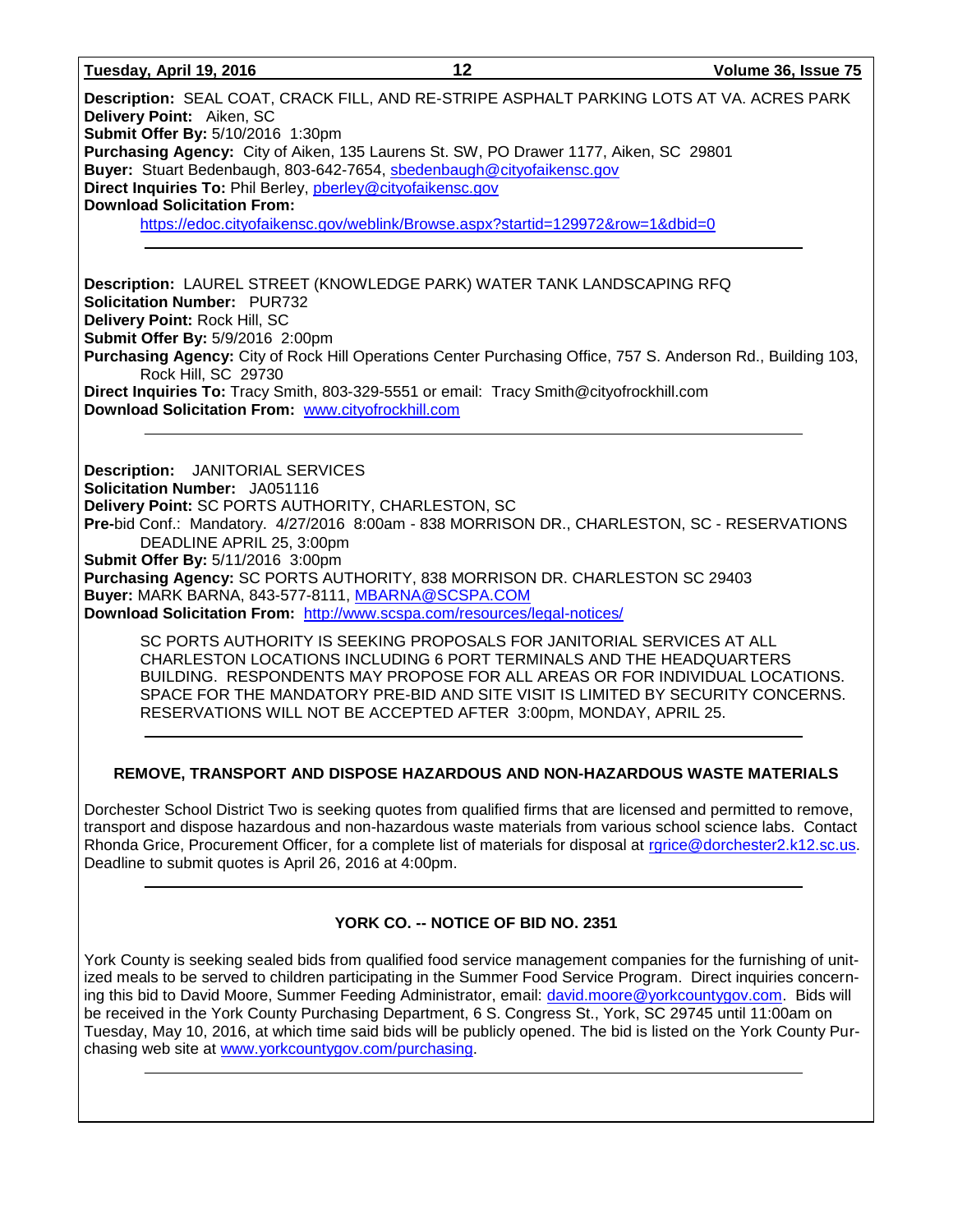# **Auditing Services**

#### **YORK CO. -- REQUEST FOR PROPOSALS NO. 2350**

York County is soliciting written proposals from qualified certified public accounting firms for professional auditing services for York County. Direct inquiries concerning this proposal to Becky Esper, Asst. Director of Finance, Email [becky.esper@yorkcountygov.com.](mailto:becky.esper@yorkcountygov.com) Proposals will be received in the York County Purchasing Department, Agricultural Building, Room 114, 6 S. Congress St., York, SC 29745 until 11:00am, Monday, May 9, 2016, at which time said proposals will be publicly opened. This proposal is listed on the York County website at [www.yorkcountygov.com/purchasing.](http://www.yorkcountygov.com/purchasing)

## **Supplies**

**Description:** DECK MOUNTED ARTICULATION CRANE **Solicitation Number:** 5400011327 **Submit Offer By:** 05/11/2016 11:00am **Purchasing Agency:** SFAA, Div. of Procurement Services, MMO 1201 Main Street, Suite 600 Columbia, SC 29201 **Buyer:** KRISTEN GORDON **Email:** [kgordon@mmo.sc.gov](mailto:kgordon@mmo.sc.gov) **Download Solicitation From:** 

<http://webprod.cio.sc.gov/SCSolicitationWeb/solicitationAttachment.do?solicitnumber=5400011327>

**Description:** CDL EXAMINER UNIFORM SHOES **Solicitation Number:** 5400011391 **Submit Offer By:** 05/04/2016 11:00am **Purchasing Agency:** S.C. Department of Motor Vehicles 10311 Wilson Blvd Blythewood, SC 29016 **Buyer:** ANITA BLOUNT **Email:** [anita.blount@scdmv.net](mailto:anita.blount@scdmv.net) **Download Solicitation From:**  <http://webprod.cio.sc.gov/SCSolicitationWeb/solicitationAttachment.do?solicitnumber=5400011391>

**Description:** FLBA - CRUSH & RUN **Solicitation Number:** 5400011393 **Submit Offer By:** 04/27/2016 10:00am **Purchasing Agency:** SC Department of Natural Resources 1000 Assembly Street, Room 142 Columbia, SC 29201 **Buyer:** VALERIE DUNCAN **Email:** [duncanv@dnr.sc.gov](mailto:duncanv@dnr.sc.gov) **Download Solicitation From:**  <http://webprod.cio.sc.gov/SCSolicitationWeb/solicitationAttachment.do?solicitnumber=5400011393>

**Description:** B&K PRECISION ARBITRARY WAVEFORM GENERATORS AND TRIPLE OUTPUT DC POWER SUPPLIES **Solicitation Number:** OC-5-1516 **Delivery Point:** Orangeburg-Calhoun Technical College, 3250 St. Matthews Rd., Orangeburg, SC 29118 **Submit Offer By:** 4/27/2016 5:00pm **Purchasing Agency:** Orangeburg-Calhoun Technical College, 3250 St. Matthews Rd., Orangeburg, SC 29118 **Buyer:** Scarlet Geddings, 803-535-1243 / *[geddingss@octech.edu](mailto:geddingss@octech.edu)*<br>**Download Solicitation From:** http://www.octech.edu/about/pro <http://www.octech.edu/about/procurement-office>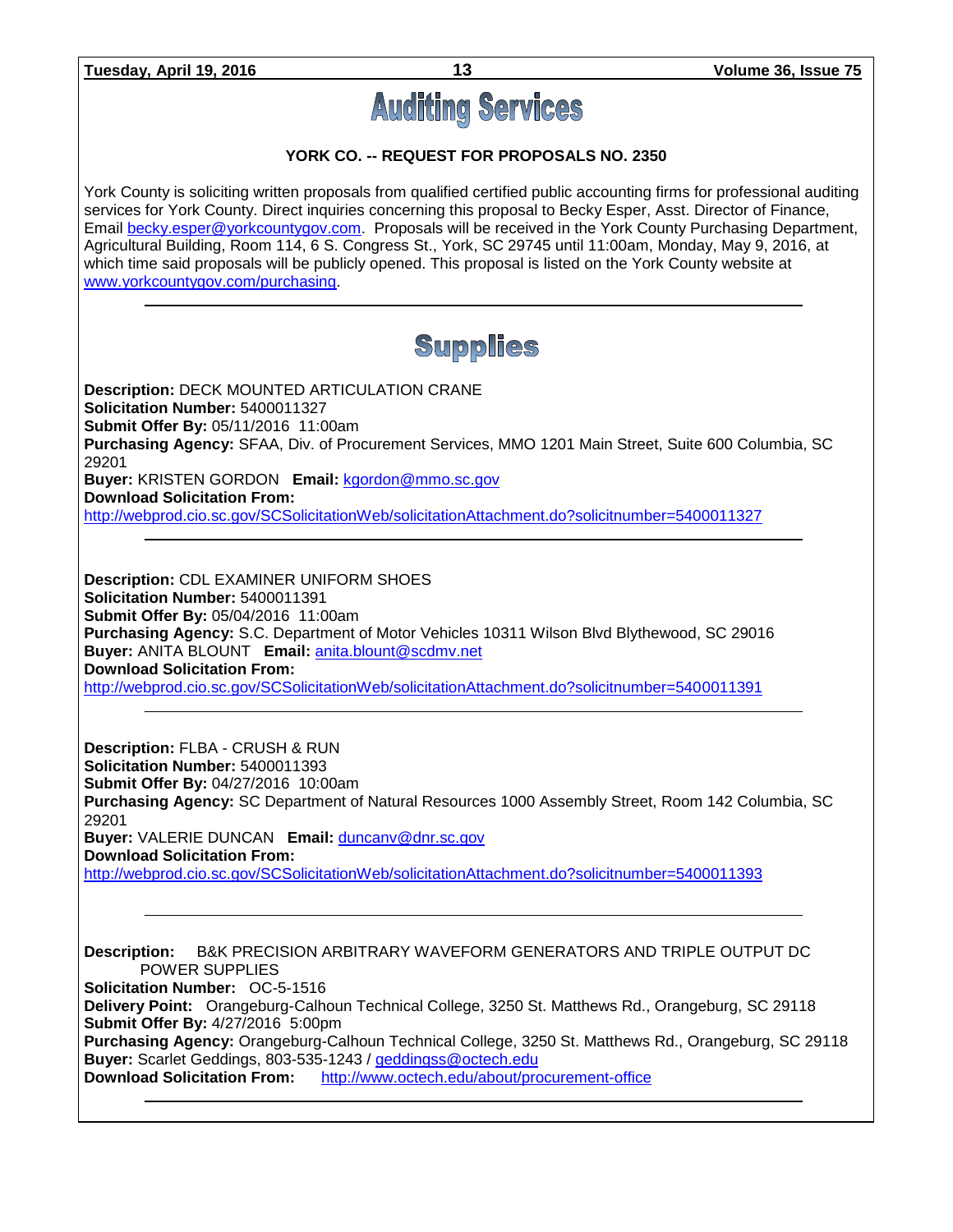| Tuesday, April 19, 2016                                                                                                                                                      | 14                                                                         | Volume 36, Issue 75                                                                                       |
|------------------------------------------------------------------------------------------------------------------------------------------------------------------------------|----------------------------------------------------------------------------|-----------------------------------------------------------------------------------------------------------|
| RIDGELAND SC 29936.<br>Delivery Point: Jasper County Public Works, 623 Live Oak Rd., Ridgeland, SC 29936.                                                                    | STONE TO BE DELIVERED TO JASPER COUNTY PUBLIC WORKS AT 623 LIVE OAK RD. IN | Description: JASPER COUNTY IS SEEKING TO PURCHASE APPROXIMATELY 4800 TONS OF #5 GRANITE                   |
| Submit Offer By: 5/12/2016 2:00pm                                                                                                                                            |                                                                            |                                                                                                           |
| Purchasing Agency: Jasper County, PO Box 1149, 358 Third Ave. Ridgeland SC 29936.<br>Buyer: Ronnie Malphrus, 843-717-3692, malphrus@jaspercountysc.gov                       |                                                                            |                                                                                                           |
| Direct Inquiries To: Dale Terry 843-726-7740                                                                                                                                 |                                                                            |                                                                                                           |
| Download Solicitation From: Dale Terry 843-726-7740                                                                                                                          |                                                                            |                                                                                                           |
|                                                                                                                                                                              |                                                                            |                                                                                                           |
|                                                                                                                                                                              |                                                                            |                                                                                                           |
| Description: CONTRACT TO PURCHASE PERISHABLE AND NON-PERISHABLE FOOD PRODUCTS, AS<br>WELL AS PAPER AND RELATED PRODUCTS.                                                     |                                                                            |                                                                                                           |
| Solicitation Number: B00000001617                                                                                                                                            |                                                                            |                                                                                                           |
| Delivery Point: Hampton School District 2<br>Pre-bid Conf.: Non-mandatory. 4/21/2016 10:00am                                                                                 |                                                                            |                                                                                                           |
| na 290725                                                                                                                                                                    |                                                                            | Location: Lexington Technology Center - Multipurpose Room, 2421 Augusta Highway, Lexington, South Caroli- |
| Submit Offer By: 5/17/2016 10:00am HAND DELIVER TO: Lexington Technology Center - Multipurpose                                                                               | Room, 2421 Augusta Highway, Lexington, South Carolina 290725               |                                                                                                           |
| Purchasing Agency: Hampton School District 2, 635 4th Street, Estill, SC 29918                                                                                               |                                                                            |                                                                                                           |
| Buyer: Cheryl Grant, 803-625-5028, GranChe@hampton2.k12.sc.us<br>Direct Inquiries To: Keith W. Ringer, Executive Director, SC School Food Service Purchasing Alliance, Inc., |                                                                            |                                                                                                           |
| Email: executdir@scpurchasingalliance.org, 803-529-2008                                                                                                                      |                                                                            |                                                                                                           |
|                                                                                                                                                                              |                                                                            |                                                                                                           |
|                                                                                                                                                                              |                                                                            |                                                                                                           |
|                                                                                                                                                                              | For Sale                                                                   |                                                                                                           |

#### **SC SURPLUS PROPERTY**

Public Auction Number: 160504 will be held at 9:00am on Wednesday May 4, 2016.

Property in lots, including vehicles, will be auctioned. Other lots may be added or withdrawn.

Location: SC Surplus Property 1441 Boston Ave. West Columbia, SC

Contact: Customer Service, 803-896-6880.

Inspection: Tuesday, May 3, 2016, from 9:00am to 3:30pm & Wednesday, May 4, 2016, from 8:00am to 8:45am.

#### **HP DESIGNJET T1100PS 44 INCH LARGE-FORMAT**

One (1) HP Designjet T1100ps 44 inch Large-Format Printer – SOLD "AS IS"

The Pee Dee Regional Council of Governments (PDCOG) in Florence, SC is selling an HP T1100ps 44 inch Large-Format Printer/Plotter "as is" with no warranty.

Please note: Printer has a broken belt. Printer was working properly in all other aspects as of February 2016. Color, black and white printing samples are available; but due to the broken belt, printing cannot be presently demonstrated.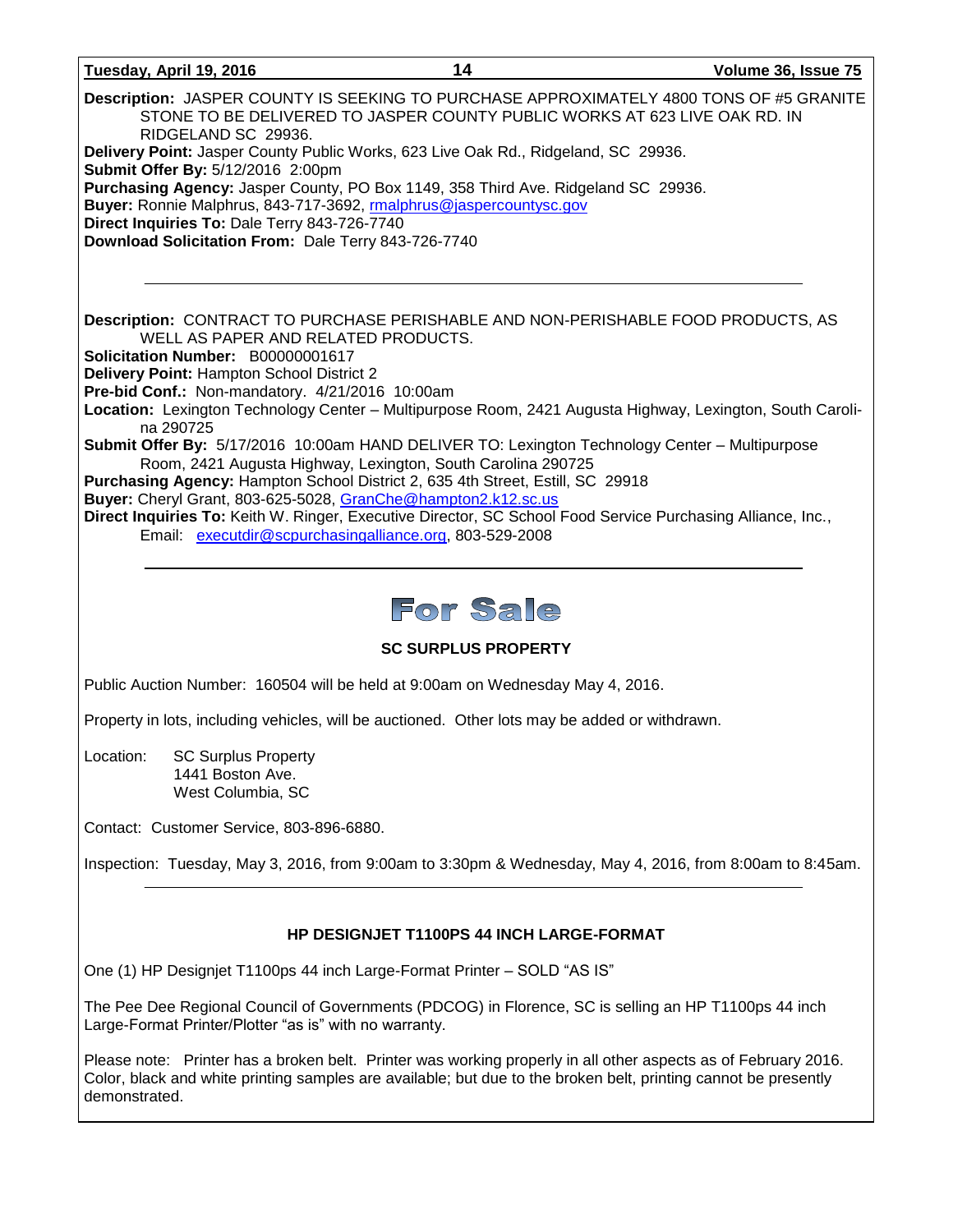#### **Tuesday, April 19, 2016 15 Volume 36, Issue 75**

Specifications can be found at: [http://h10010.www1.hp.com/wwpc/pscmisc/vac/us/product\\_pdfs/3338887.pdf](http://h10010.www1.hp.com/wwpc/pscmisc/vac/us/product_pdfs/3338887.pdf) The printer was originally purchased new in March 2008.

The printer can be viewed by appointment only at the Engineering Department of the PDCOG, 2314 Regional Road, Florence, SC. Appointments are available April 18 – 22 and April 25 - 29, 2016, between the hours of 10 am to 4 pm and can be made by contacting Sandra Woodberry, 843-669-3138.

Sealed bids must be received no later than noon, May 4, 2016, at the address noted above; sent to the attention of Sandra Woodberry. Bids must be clearly marked "PDCOG HP T1100 BID". Appropriate contact information should be included.

Buyer is responsible for pick up and transportation. Payment, (in full), can only be made by check which will be accepted after providing sufficient identification. Successful bidder shall remove the printer from the premises before June 20, 2016 between the hours of 10:00am to 4:00pm on a business day by appointment. The Pee Dee Regional Council of Governments reserves the right to reject any and all bids.

## **SCBO Notices**

#### **SCDJJ SECURE IDENTIFICATION WRISTBANDS -- REQUEST FOR INFORMATION AND EVALUATION**

The SC Department of Juvenile Justice is requesting information from interested manufacturers/dealers for the purpose of participating in request for information and evaluation process for secure identification wristbands for its locations in Columbia, Ridgeville, and Union, SC. SCDJJ will evaluate Manufacturer's responses to the Agency requirements. This evaluation may include a demonstration of the proposed identification system and a month long wear testing of the offered wristbands. Manufacturer's whose systems/wristbands are chosen by the evaluation panel will be included on the bidder's list for an upcoming solicitation for which them or their dealers may participate.

The offered identification system must be able to be deployed in a server based environment so that intake staff at various statewide locations can have access to it via the Agency network.

The offered wristbands must be durable and designed to last a minimum of 120 days in a prison institutional environment. The attachment piece must be waterproof, rugged and secured against tampering/removal. The system must be able to produce a wristband that contains a clearly visible picture (taken at intake), several text fields (i.e. name, location, etc.), and a smart bar code which may be used to verify data via the server (i.e. prescription alerts, inmate housing location, etc.). We prefer a wristband that is antimicrobial.

Manufacturers chosen to move forward into the solicitation process will have the ability to provide local in-service training to SCDJJ staff at Agency owned facilities in Columbia, Ridgeville, and Union, SC.

ONLY THOSE MANUFACTURERS RESPONDING TO THE REQUEST FOR INFORMATION WILL BE INVITED TO PARTICIPATE IN ANY FUTURE PROCUREMENT PROCESS REGARDING THESE SYSTEMS.

To participate, send sufficient system specifications for the Agency to be able to adequately evaluate its capabilities. A minimum of ten wristbands, with typical pictures, embedded information, and bar codes and ten un-printed wristbands shall be mailed be to:

**SCDJJ Purchasing Office C/o Stephen Pullie, CPPB SCDJJ Procurement Director 4900 Broad River Road Columbia, SC 29212**

by May 6, 2015. A minimum of two references with full contact information should be included in the response. Stephen can be reached at 803-896-5643 or via email at [SLPULL@SCDJJ.NET.](mailto:SLPULL@SCDJJ.NET)